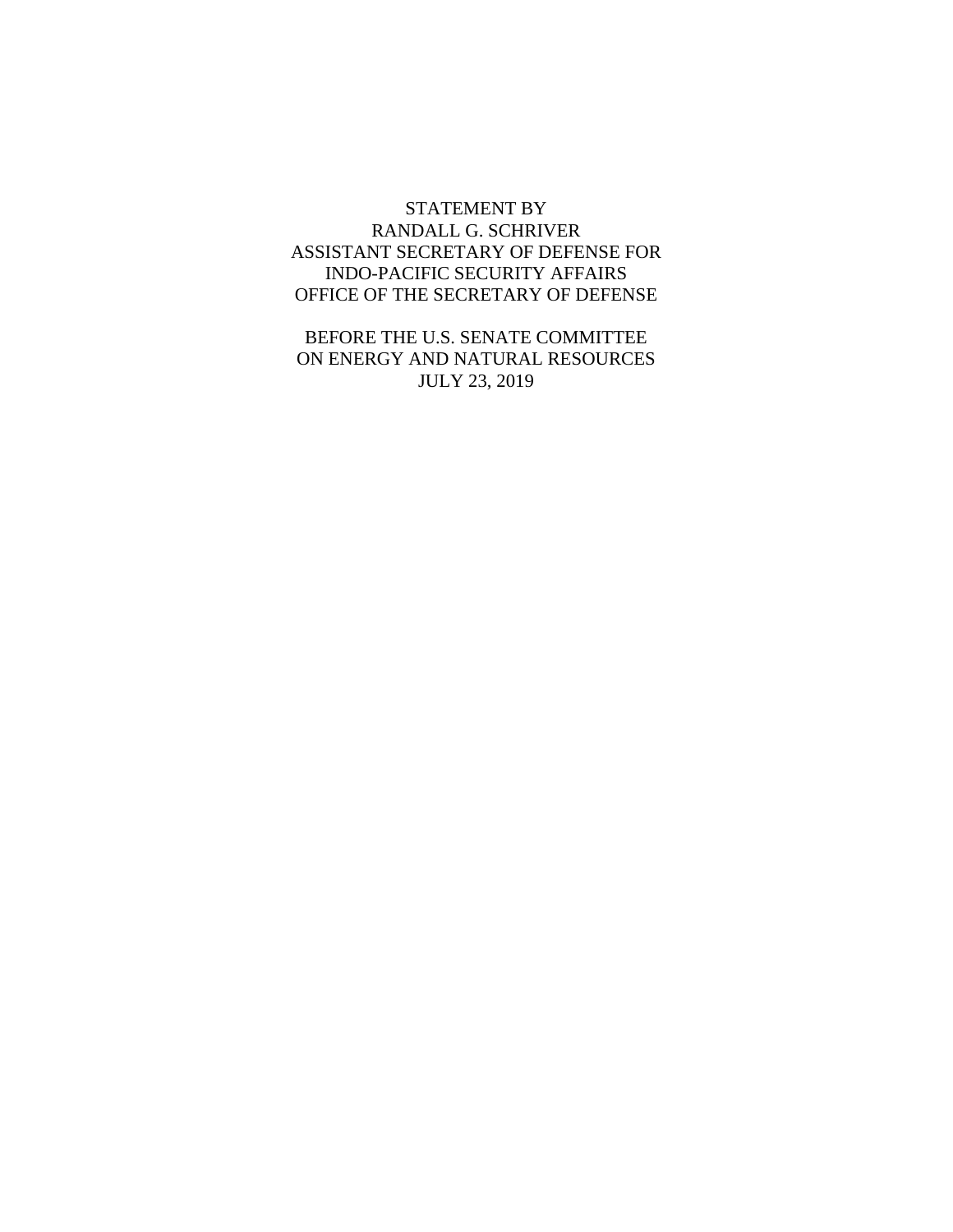## **Introduction**

Chairman Murkowski, Ranking Member Manchin, distinguished members of the Committee, thank you for the opportunity to appear before you today to testify on policy matters related to the Department's efforts in the Indo-Pacific region, particularly on the Freely Associated States. I am pleased to be here today with Assistant Secretary of Interior Douglas Domenech; Deputy Assistant Secretary of State Sandra Oudkirk; and David Gootnick, Director of International Affairs and Trade, Government Accountability Office.

## **The Freely Associated States Within the Indo-Pacific Framework**

The U.S. *National Security Strategy* and *National Defense Strategy* affirm the Indo-Pacific region as our priority theater. As a Pacific nation, the United States recognizes the strategic importance of the Indo-Pacific region, and our interests in the region are mutually reinforcing: security enables the conditions for economic growth; burgeoning economies offer opportunities for U.S. businesses; and U.S. prosperity and security lead to a strong economy that protects the American people, supports our way of life, and sustains U.S. power.

For the past 70 years, the Indo-Pacific region has been largely peaceful, creating the stability necessary for economic prosperity in the United States and the region. This was made possible by robust and persistent U.S. military presence and credible combat power as well as the region's collective adherence to international rules and standards, which support our vision for a free and open Indo-Pacific region.

This is particularly true with regard to our unique, enduring relationships with the Freely Associated States of Palau, the Republic of the Marshall Islands, and the Federated States of Micronesia. The Pacific Islands are a region distinct from other parts of the Indo-Pacific because of the relatively small size of states, their unique geography, and the nature of the challenges to improving their economic prosperity. As a Pacific nation itself, the United States views the Pacific Islands as critical to U.S. strategy because of our shared values, interests, and commitments, including U.S. security guarantees to the Freely Associated States.

Our shared interests with the Pacific Islands underscore four important components special to this region. First, we share a long history, borne of commitments given and support provided during the Second World War that compels a renewed U.S. commitment to stay. Second, we believe strongly in respect for a safe, secure, prosperous, and free and open Indo-Pacific region that must preserve small States' sovereignty. Third, in line with the 2018 Boe Declaration, we aim to help build capacity and resilience to address maritime security challenges, including: illegal unreported, and unregulated fishing, and drug trafficking; and to help build resilience to address climate change and disaster response. Fourth and finally, we are committed to continued engagement in the region by reaffirming and renewing partnerships.

### **Competition With China**

Part of this effort is standing together with the region as we are increasingly confronted with a more assertive and confident China that is willing to accept friction in the pursuit of its interests. China's pursuit of an alternative vision for the Indo-Pacific region to reorder it in China's favor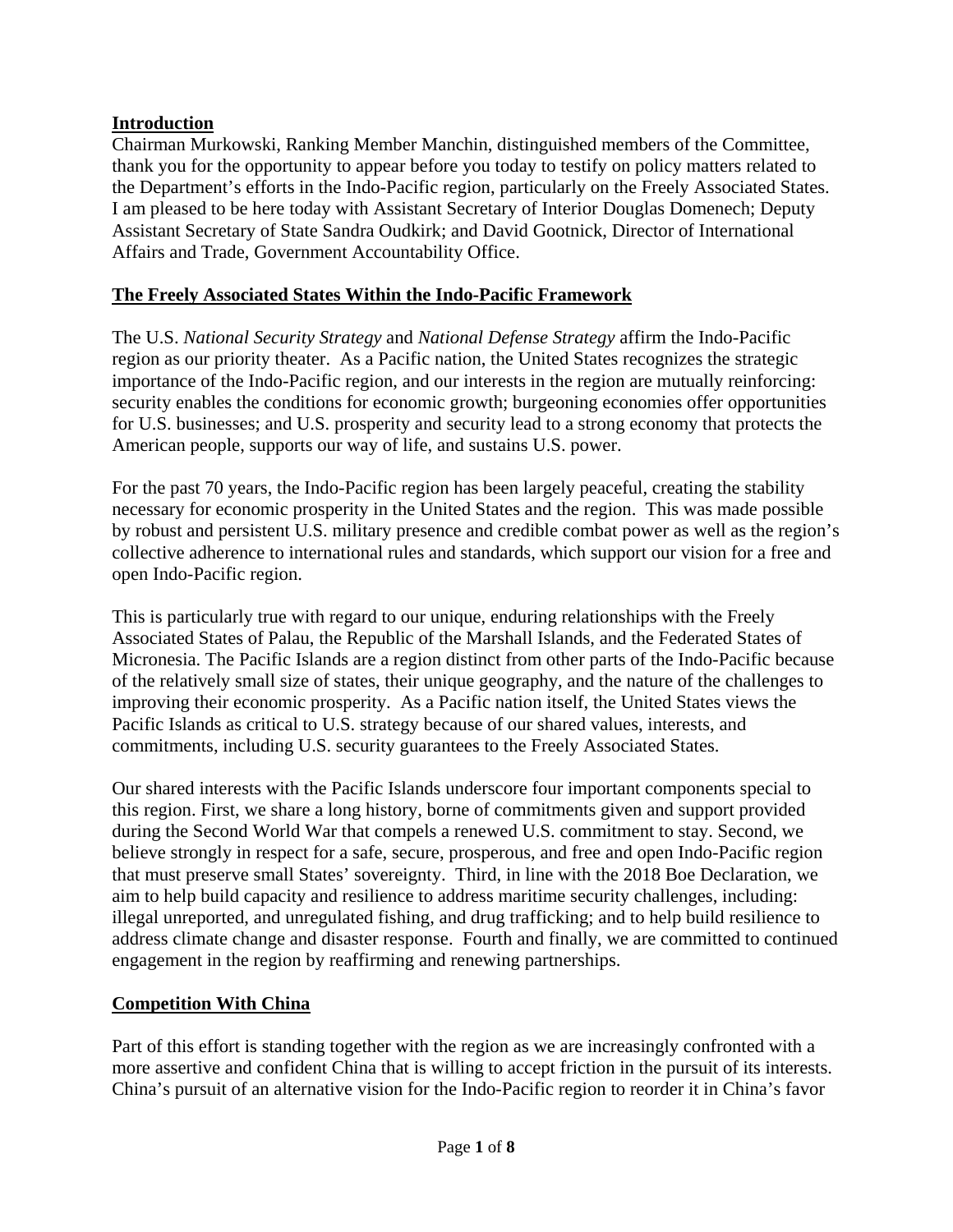puts us on a pathway to strategic competition. The reemergence of great power competition – if not carefully managed – poses a challenge to the free and open order in the Indo-Pacific region that underpins our continued peace and prosperity. Given our strong relationships with the Freely Associated States, we are particularly concerned by China's use of coercive tools to attempt to erode their sovereignty and induce them to behave in accordance with Chinese interests. The United States and China are not destined to be adversaries, and we are prepared to support China's efforts in the region to the extent that China promotes long-term peace and prosperity for all in the Indo-Pacific.

## **Standing Together to Counter Threats in the Indo-Pacific Region**

We see other challenges in the Indo-Pacific region that we must work with the Freely Associated States to overcome. This includes Russia's actions to undermine the rules-based international order as well as rogue and dangerous behavior from North Korea.

From terrorism, illicit arms, drug, human and wildlife trafficking, and piracy, to dangerous pathogens, weapons proliferation, and natural disasters, there are also a host of additional, transnational, challenges throughout the Indo-Pacific region of concern to the Department of Defense. Illegal, unreported, and unregulated fishing, piracy, and criminal activity and drugtrafficking further challenge regional peace and prosperity – issues that are of particular concern in the Pacific Islands. And the threats to peace and security that face this region are not only man-made. A region already prone to earthquakes and volcanoes as part of the Pacific ring of fire, the Indo-Pacific region suffers regularly from natural disasters, which could be exacerbated by climate change, a source of concern to our partners in the Pacific Islands.

The Freely Associated States are indispensable partners in countering all of these regional threats, from standing with us to enforce United Nations Security Council resolution sanctions on North Korea, to working together to confront illegal fishing and trafficking that fund international terrorist and criminal organizations.

### **National Defense Strategy**

The Freely Associated States feature prominently as we further our implementation of the *National Defense Strategy*. Developed in tandem and nested under the *National Security Strategy*, the 2018 *National Defense Strategy* remains the most effective aligning mechanism for the Department toward maintaining our competitive advantage in the Indo-Pacific region and confronting these challenges. Overall, it guides the Department to defend the homeland; remain the preeminent military power in the world; ensure the balances of power in key regions remain in our favor; and advance an international order with allies and partners that is most conducive to our security and prosperity.

*The National Defense Strategy* directs the Department to sustain U.S. influence through three lines of effort: building a more lethal force; strengthening our alliances and partnerships; and reforming the Department's business practices – the most effective avenues for addressing growing strategic competition with China and Russia. We are pursuing all of these lines of effort in partnership with the Freely Associated States.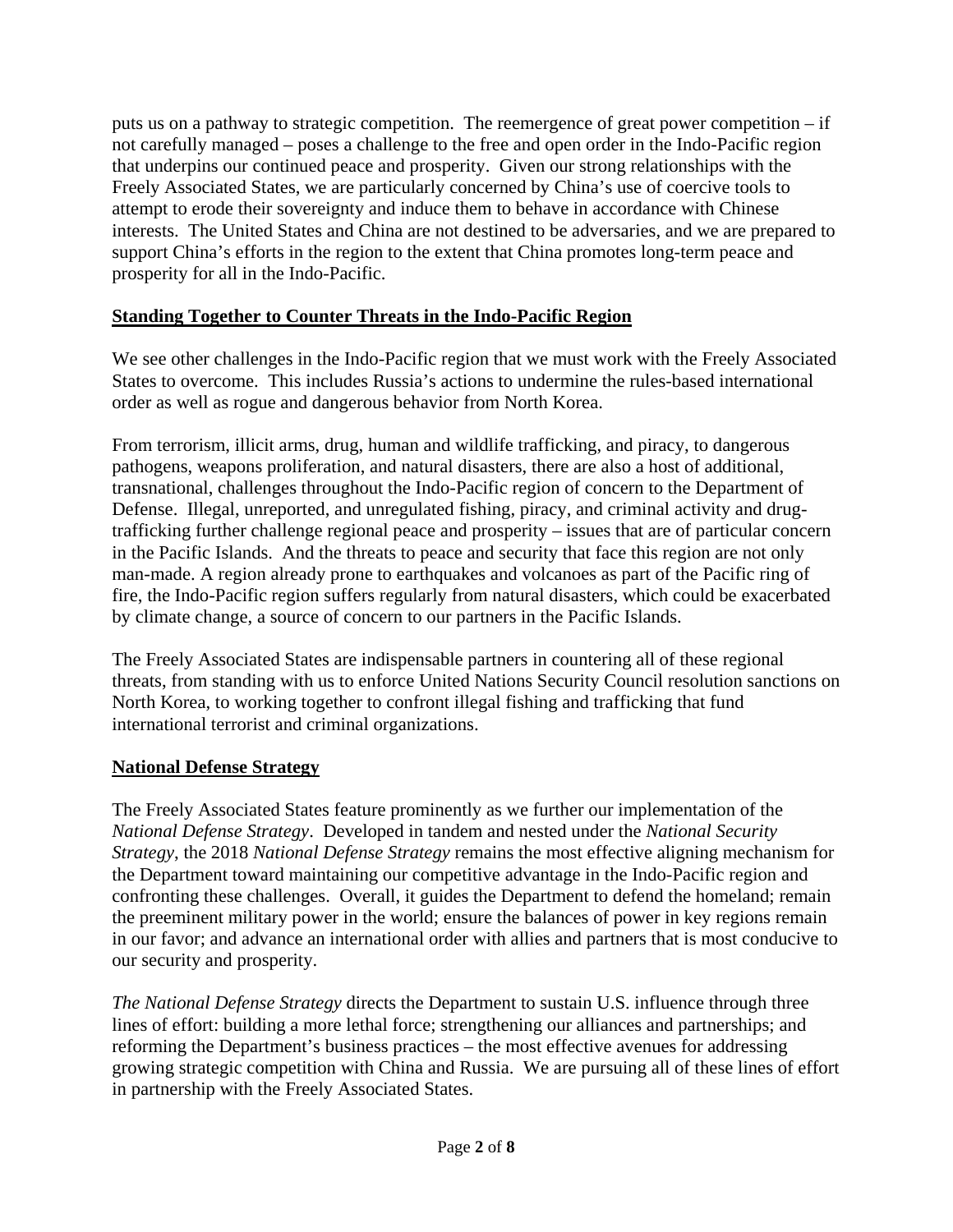The first line of effort is building a more lethal force. Noting the scope and pace of our competitors and their ambitions and capabilities, the *National Defense Strategy* outlines plans to invest in modernizing key U.S. capabilities including nuclear forces; space and cyberspace capabilities; command, control, communications, computers, intelligence, surveillance, and reconnaissance ; missile defense; capabilities to strike diverse targets inside adversary air and missile defense networks; smaller, dispersed, resilient, and adaptive basing; and autonomous systems. A key example of this can be seen in the Marshall Islands, where we have \$2 billion in military infrastructure investment at Kwajalein Atoll enabling cutting-edge U.S. Army and Air Force space and missile defense research. This modernization effort is leading to advanced technologies, such as hypersonic test programs and the development of an advanced surveillance system for tracking satellites and space debris.

The second line of effort is strengthening alliances and attracting new partners. A core U.S. advantage is the strength and diversity of our alliances and partnerships, which are critical to our ability to protect the United States and project power around the world when it is necessary to do so. In this context, the Freely Associated States – the Federated States of Micronesia, Republic of the Marshall Islands, and Republic of Palau – are critical to the Department's long-term strategy as they grant us access and support in international fora in return for security and economic assistance, including access to various U.S. Federal programs, grants, and, for many citizens of the Compact States, visa-free travel to the United States. All three countries also contribute to our mutual defense by their service in the U.S. armed forces at per capita rates higher than most U.S. states, and their citizens have sacrificed their lives in combat in Iraq and Afghanistan. We are also stepping up our partner-centric approach in other sub-regions within the Pacific Islands, by supporting engagement by our likeminded allies and partners such as Australia, New Zealand, France, and Japan, working together to protect sovereignty and maritime rights of the Pacific Islands. One example is addressing posture opportunities, as seen in Vice President Pence's announcement at the Asia-Pacific Economic Cooperation that the United States will partner with Papua New Guinea and Australia on their joint initiative at Lombrum Naval Base on Manus Island.

The third line of effort is reforming the Department for greater performance and affordability. The *National Defense Strategy* recognizes the challenges presented by rapid technological advancements in dual-use areas, and the way China is blurring the lines between civil and military goals. Accordingly, the *National Defense Strategy* discusses efforts to organize Department structures to promote innovation, to protect key technologies, and to harness and protect the national security innovation base to maintain the Department's technological advantage. The Department's support to whole-of-government actions also contributes to this response. For example, in Palau, the United States is working to provide radar equipment and technical support critical to improve maritime domain awareness and enhance Palau's maritime law enforcement capability.

These efforts are reflected in the President's Fiscal Year 2020 budget, which reflects the President's vision for prioritizing the security, prosperity, and interests of the American people, and Acting Secretary Esper's vision for a future marked by a more lethal, results-oriented Department of Defense with the capabilities and capacity to ensure national security and implement our *National Defense Strategy* at the speed of relevance. Our FY 2020 budget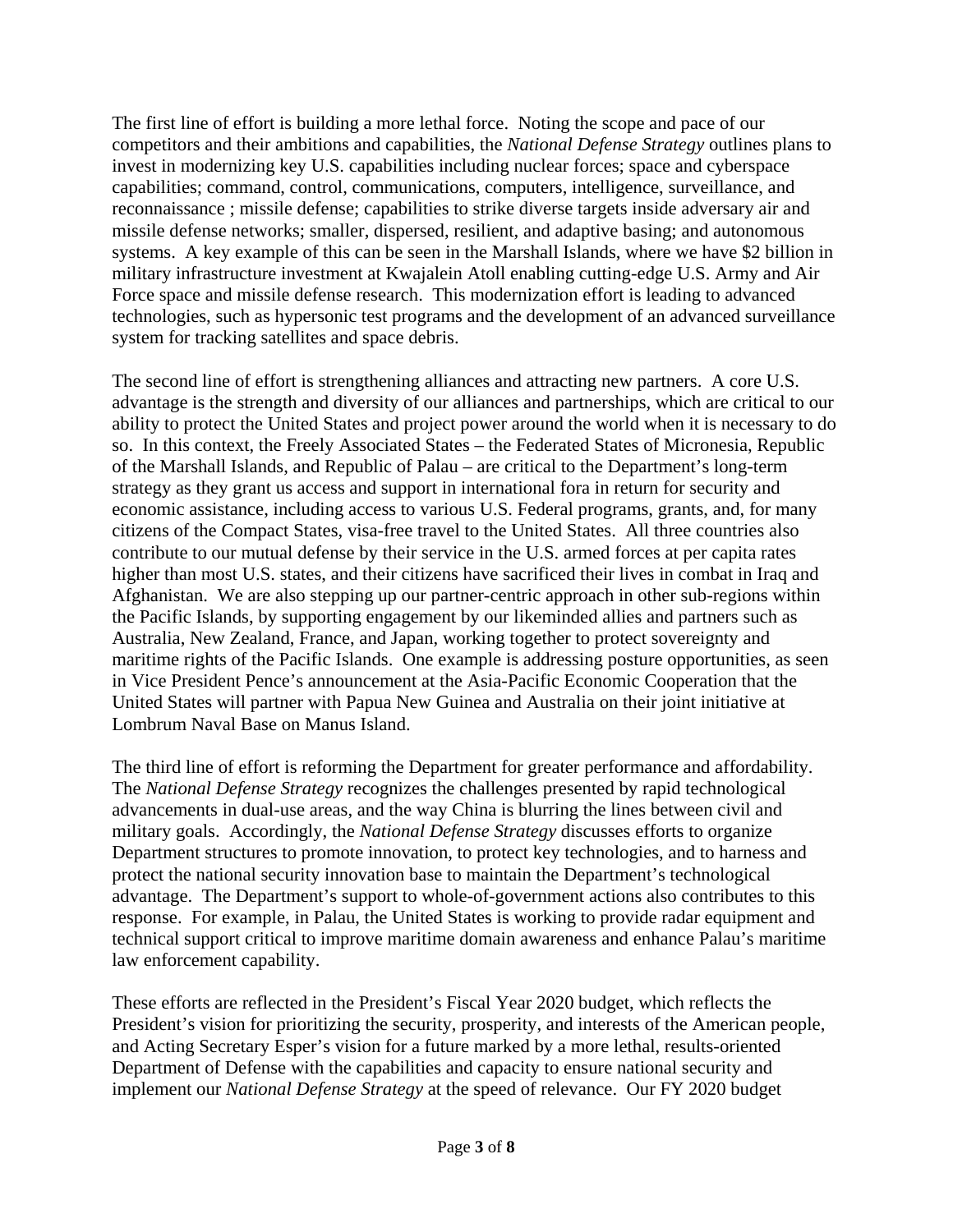prioritizes innovation and modernization to strengthen our competitive advantage across all warfighting domains—a major milestone toward a more lethal, agile, and innovative Joint Force.

# **Revitalized Engagements in the Pacific Islands**

DoD is revitalizing our engagement in the Pacific Islands to preserve a free and open Indo-Pacific region, maintain access, and promote our status as a security partner of choice.

The United States enjoys a unique relationship with the Freely Associated States and has a Compact of Free Association with the Federated States of Micronesia, Republic of the Marshall Islands, and Republic of Palau. We share significant history, culture, and values with our partners in the Freely Associated States, and these relationships helped secure U.S. security interests in the Pacific through decades of the Cold War and beyond. As stated in the Joint Statement from President Trump's historic May 2019 meeting with the three presidents of the FAS, "We recognize our unique, historic, and special relationships, and reaffirm our countries' commitments to the Compacts of Free Association, resolving to continue our close cooperation in support of prosperity, security, and the rule of law."

The Freely Associated States are key partners in a region critical to maintaining U.S. security and influence and is vital to our ability to project power in the Western Pacific. First, the Compact States are part of a logistics "super-highway" from the West Coast of the continental United States through the Hawaiian Islands and the U.S. territories of Guam and the Commonwealth of the Northern Marianas Islands into the Indo-Pacific region as part of the strategic "second island chain." Second, through the privileges under the Compact, the Freely Associated States play host to critical sites, such as the U.S. Army Garrison on Kwajalein Atoll in RMI, that bolster U.S. national security. Thirdly, the Compacts provide the United States special and extensive access to operate in these nations' territories, and the authority to deny access to these nations by third-country militaries. Finally, Compact guarantees and obligations are particularly important in the context of competing effectively with China, as Beijing is taking steps in part, to target this region in an effort to expand its influence, encroach on U.S. defense assets, and restrict U.S. access in the region.

In this context, DoD, along with the interagency, strongly supports extending Compact financial assistance to secure long-term U.S. strategic interests in this vital region. Termination of U.S. economic assistance is expected to have significant negative impacts on the government revenues of the Freely Associated States, and could potentially threaten the U.S. position as partner of choice in the sub-region. Current and planned military installations in these countries help protect the homeland and extending Compact financial assistance is a good deal for U.S. national security. Congress' action last year to fulfill our commitment to Palau under the 2010 U.S.-Palau Compact Review Agreement was critical to advancing our mutual security interests. DoD, along with the interagency, is engaged in evaluating options for our post-2023 and 2024 relationships with the FSM and RMI.

In the Marshall Islands, we have \$2 billion in military infrastructure investment that enables U.S. Army and Air Force space and missile defense research that is unavailable elsewhere in the world. The strategic value of the Ronald Reagan Ballistic Missile Defense Test Site at the U.S.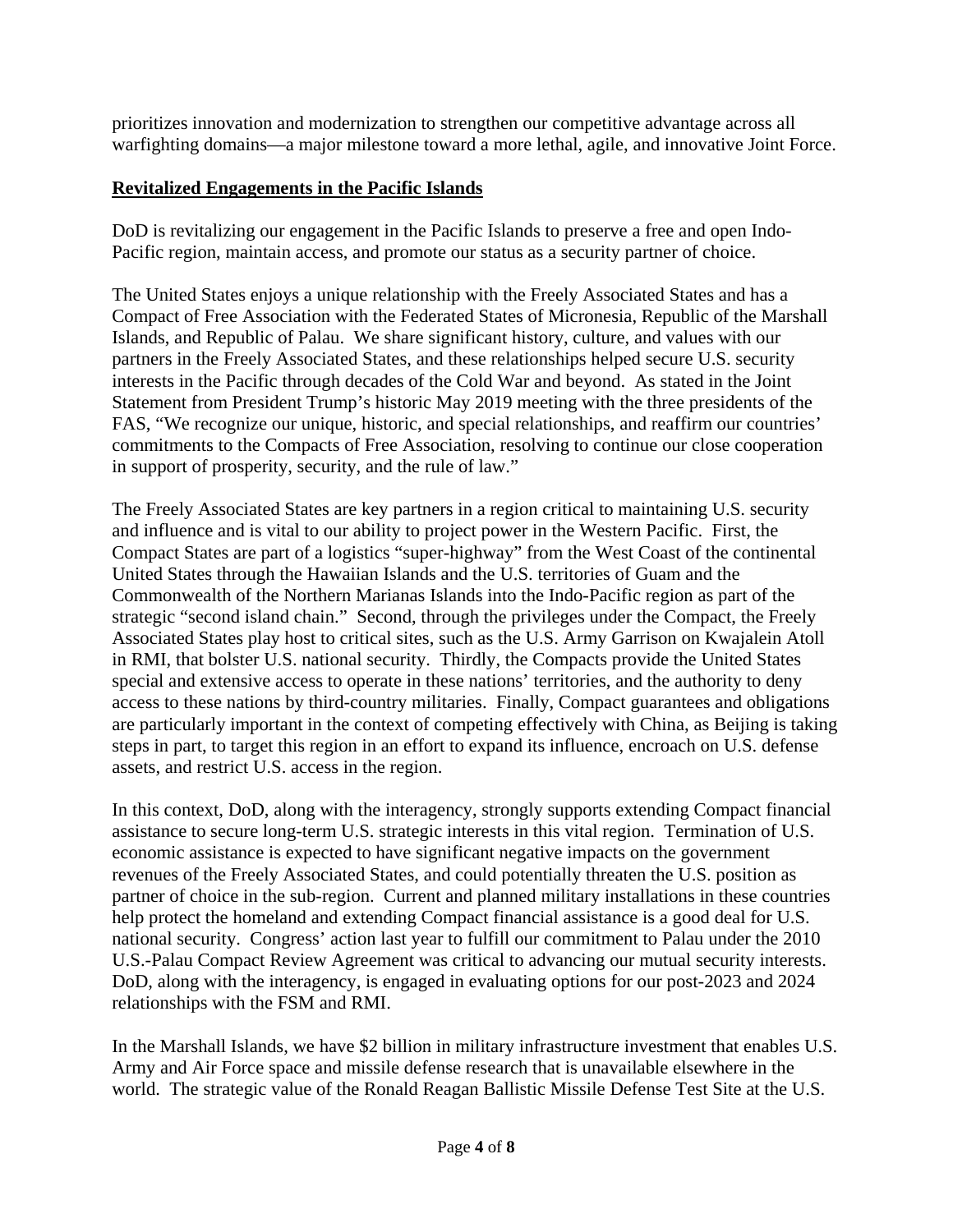Army Garrison at Kwajalein cannot be overstated. The Ballistic Missile Defense Test Site provides critical testing support to both offensive and defensive missile testing requirements for programs such as Ground-based Midcourse Defense and U.S. Air Force strategic ballistic missile systems. The Ballistic Missile Defense Test Site retains preeminent ballistic missile testing capabilities used in validating our ability to sustain a strong, credible ballistic missile deterrent as a key element of national security and the security of U.S. allies and partners.

As testified earlier this year by Lieutenant General Dickenson Commanding General for U.S. Army Space and Missile Defense Command before the Subcommittee on Strategic Forces Committee on Armed Service, the Ballistic Missile Defense Test Site provides developmental and operational testing of both homeland and regional missile defense systems and also supports offensive ballistic missile testing for the Air Force Global Strike Command. There are also currently five active hypersonic test programs in various stages of planning at the Ballistic Missile Defense Test Site. The geographic remoteness and available complex sensor suite at the Ballistic Missile Defense Test Site has led to a significant upswing in hypersonic systems test planning. Furthermore, the Ballistic Missile Defense Test Site also conducts continuous deep space surveillance and space object identification operations to increase national capabilities and reduce expenditures for both mission sets.

In Kwajalein, the U.S. Air Force continues testing of the under-construction *Space Fence* facility, its most advanced surveillance system for tracking satellites and space debris. In a few years, this improved surveillance capability will enable proactive space situational awareness while complementing existing systems at the Ballistic Missile Defense Test Site. DoD continues to modernize our infrastructure at Kwajalein to maintain the strategic value of the Ronald Reagan Ballistic Missile Defense Test Site while providing benefits to the local population. DoD is working to repair and restore the existing runway and taxiways to ensure continued airlift operations and commercial flights. DoD is also planning to construct a new aviation terminal and air traffic control tower at the airfield.

In Palau, the United States is working to provide coastal surveillance systems and technical support critical to improve maritime domain awareness and enhance Palau's maritime law enforcement capability. DoD is also working to build a Tactical Mobile Over the Horizon Radar (TACMOR) system in Palau to increase our air domain awareness in the South and East China Seas. This radar will enhance DoD's ability to compete with China in the region while also better enabling the United States to continue to provide for Palau's defense. Palau will host the 2020 Our Ocean Conference, which will be the Palauan President's last and most important international engagement.

The Marshall Islands and Palau are also two of the six countries in the Pacific Islands region that recognize Taiwan (Republic of China) rather than the People's Republic of China, out of 16 such States worldwide. In recent years, China has reapplied pressure on Taiwan's diplomatic partners, as seen in 2018 when China effectively banned Chinese tourists from visiting Palau, gutting Palau's tourism industry in an attempt to pressure the country into switching its diplomatic recognition.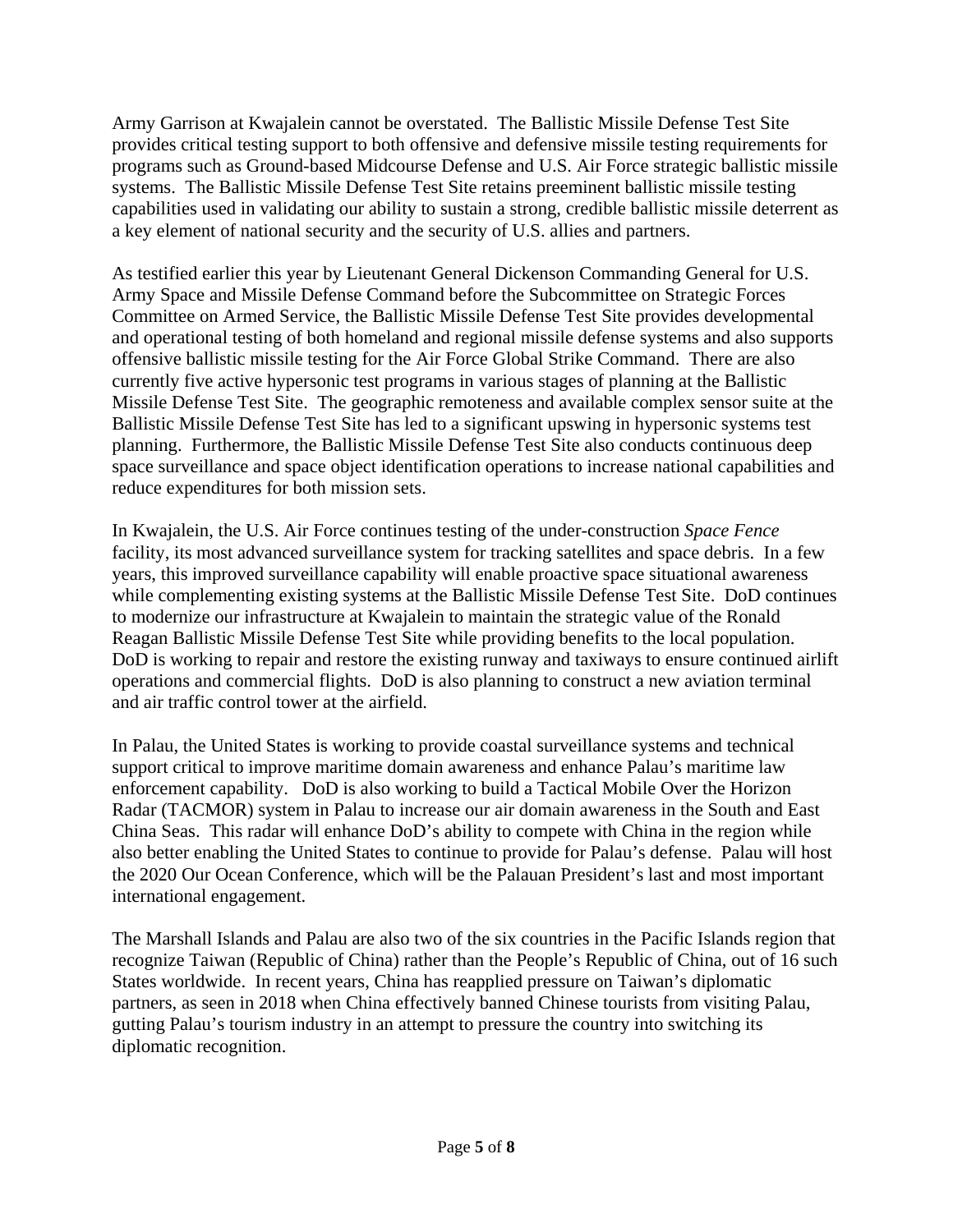In the Federated States of Micronesia, DoD has added a new defense attaché office to increase presence. In Yap, the Air Force is planning a divert airfield that would allow the U.S. Air Force to land aircraft should Guam airfields become unavailable. Across all three nations, we are deeply vested in increasing traditional security support.

The U.S. Navy's *Pacific Partnership* exercise deploys medical, dental, engineering, and veterinary experts to the Federated States of Micronesia (2018, 2019), Palau (2018), and the Marshall Islands (2019). The U.S. Air Force has conducted *Operation Christmas Drop* for over 50 years. Military engineers work on projects in all three countries, and Palau and the Federated States of Micronesia often request assistance dealing with unexploded ordnance. All three countries welcome U.S. assistance patrolling their extensive exclusive economic zones to protect marine resources, in cooperation with the U.S. Navy and Coast Guard.

In addition to maintaining our focus on the Freely Associated States, we are looking at ways to increase involvement in and across the Pacific Islands – particularly with Fiji, Tonga, and Papua New Guinea. Our "partner-centric" approach features U.S. whole-of-government engagement across the region, working in coordination with likeminded allies and partners and interagency partners, particularly the Departments of State and Interior, and the U.S. Coast Guard.

In Fiji, we work closely with the State Department to improve Fiji's military professionalism, particularly its maritime security and peacekeeping capacity. This year, we expanded the Nevada National Guard State Partnership Program with Fiji as part of an expansion of U.S.-Fiji defense engagement. In Tonga, our strong security relationship is anchored by that same Nevada National Guard State Partnership Program, in place since 2014. In Papua New Guinea, we seek to improve the capacity of the Papua New Guinea Defence Force; notably, we are partnering with Australia and Papua New Guinea at Lombrum Naval Base on Manus Island. In coordination with the U.S. Coast Guard, we provided harbor security to Papua New Guinea for the 2018 Asia-Pacific Economic Cooperation (APEC) Summit. We also have added a new defense attaché office in Port Moresby.

U.S. security support to the Pacific Islands also comes in many other forms. Many Pacific Island countries participate in various regional exercises and training events, including U.S. Indo-Pacific Command's KOA MOANA and PACIFIC PATHWAYS exercises. We have increased the number of ship visits and, in turn, have exercised existing shiprider agreements. We are increasingly supportive of capacity-building across the Pacific Islands, which includes at least \$7 million in Foreign Military Financing in 2018 to support Papua New Guinea, Fiji, and Tonga.

In the past year, we have also seen an unprecedented level of high-level visits to Oceania by seniorlevel officials in the U.S. Government. In addition to my trip to five Pacific Island nations, including New Zealand, in December 2018, this includes visits by: General Brown, Commander, Pacific Air Forces, to all three Freely Associated States in February 2019; Admiral Davidson, Commander, U.S. Indo-Pacific, to the Federated States of Micronesia in January 2018 and to four Pacific Islands nations in August 2018; Under Secretary of the Navy Modly to five Pacific Islands nations in September 2018; Deputy Assistant Secretary of Defense Felter to Papua New Guinea in October 2018. There have also been complemented by visits from across the U.S. Government. President Trump met the governor of Guam at Anderson Air Force Base in June 2018; former